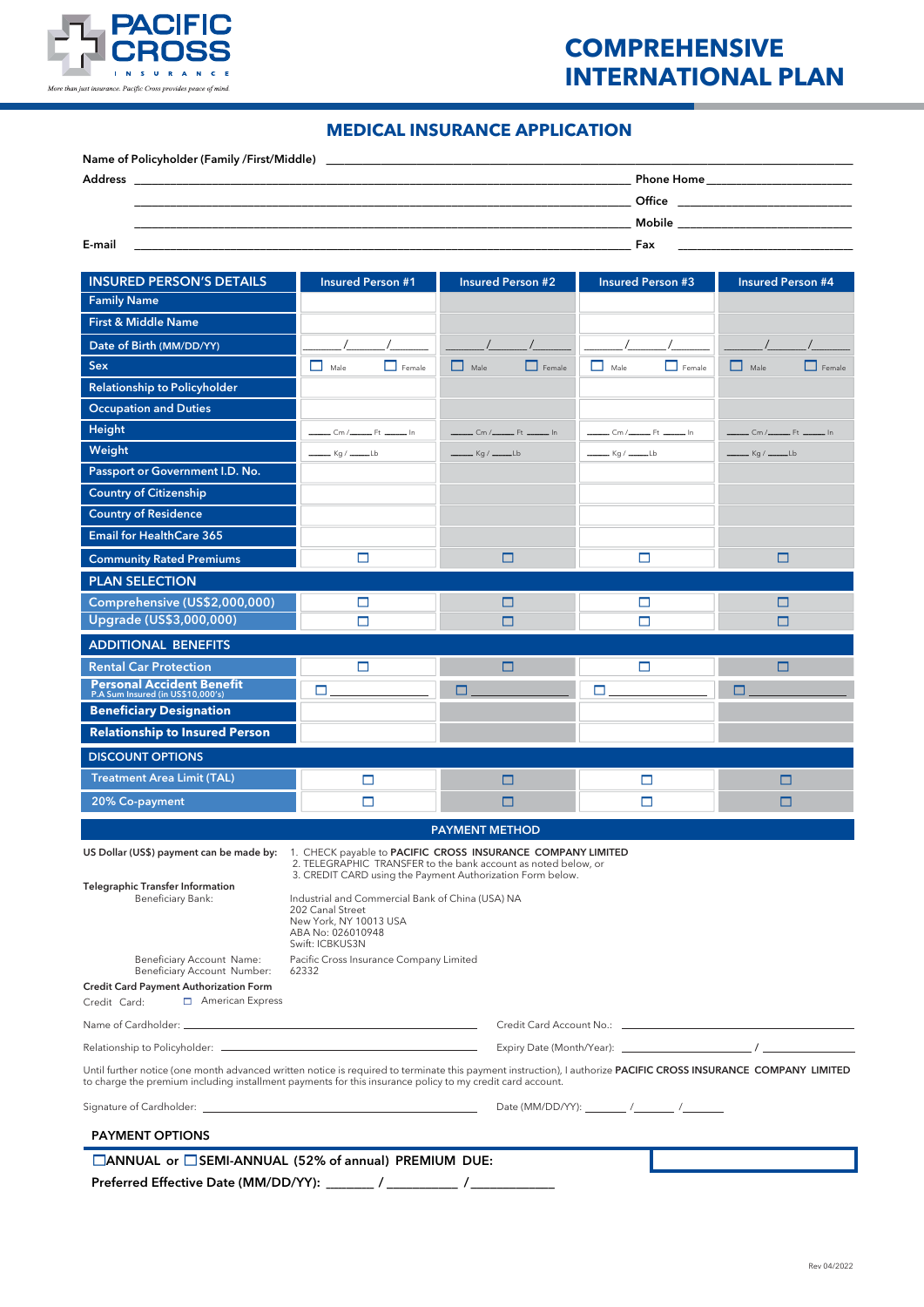## **• MEDICAL QUESTIONS •**

- Kindly provide information on your medical history. All information provided is kept in the strictest confidentiality. Your complete and accurate responses will assist us to properly underwrite your policy. Each person to be included in the policy is required to complete the below questions. (Parents are required to complete and sign on behalf of children).
	- 1. a) Are you currently covered by any medical insurance policy? (if "Yes", please provide us with a copy of the policy and benefits schedule)
		- b) Has any medical or life application been declined, rated or restricted? (if "Yes", please explain)
		- c) Has any medical or life policy been cancelled, withdrawn, rated or restricted (if "Yes", please explain)
	- 2. At any time prior to the application, have you ever had symptoms of or been diagnosed, investigated or treated for any of the following: (underline the specific item and explain in the space provided below)
		- a) speech defect, paralysis, hearing loss, physical defect, infirimity, congenital illness, genetic deformity or disease or chronic condition?
		- b) asthma, respiratory or allergic condition or disorder of the eyes, ears, nose or throat?
		- c) psychiatric or mental disorder, fainting, blackout, mood change, drug/alcohol addiction, seizure or fit?
		- d) hypertension, high/low blood pressure, chest pain, cholesterol problem, dizziness, heart or circulatory disorder?
		- e) kidney stone, venereal disease, or disorder of the bladder, prostate, kidney or genito-urinary tract?
		- f ) hepatitis, ulcer, hemorrhoid, colitis or stomach, gall bladder, liver or bowel disorder?
		- g) sciatica, back pain, joint pain or rheumatic, arthritic, muscle, joint or bone disease or disorder?
		- h) blood abnormality or blood vessel disorder?
		- i) HIV, AIDS, AIDS Related Complex, or any indication of blood or immune system disorder?
		- j) cancer, tumor or cyst?
		- k) skin disorder?
		- l) diabetes mellitus, glandular or hormonal disorder?
		- m) rheumatic fever, gout, malaria or hernia of any kind?
		- n) gynecological disorder or disease or complication associated with pregnancy?
		- o) are you pregnant now? (for female only)
		- p) any other ailment, impairment, or injury?
	- 3. Are you currently undergoing any investigations or taking any medications or receiving any form of treatment recommended or prescribed? (list with dosage)
	- 4. Have you been a patient in a hospital or sanitarium for surgery, observation or treatment in the last 5 years?
	- 5. Have you ever smoked or otherwise used tobacco? (if "Yes", please advise the consumption (pack) and duration of tobacco use)

|          |                             | #1 #2 #3 #4 |  |  |  |
|----------|-----------------------------|-------------|--|--|--|
|          | YES NO YES NO YES NO YES NO |             |  |  |  |
| 00000000 |                             |             |  |  |  |
| 00000000 |                             |             |  |  |  |
| 00000000 |                             |             |  |  |  |